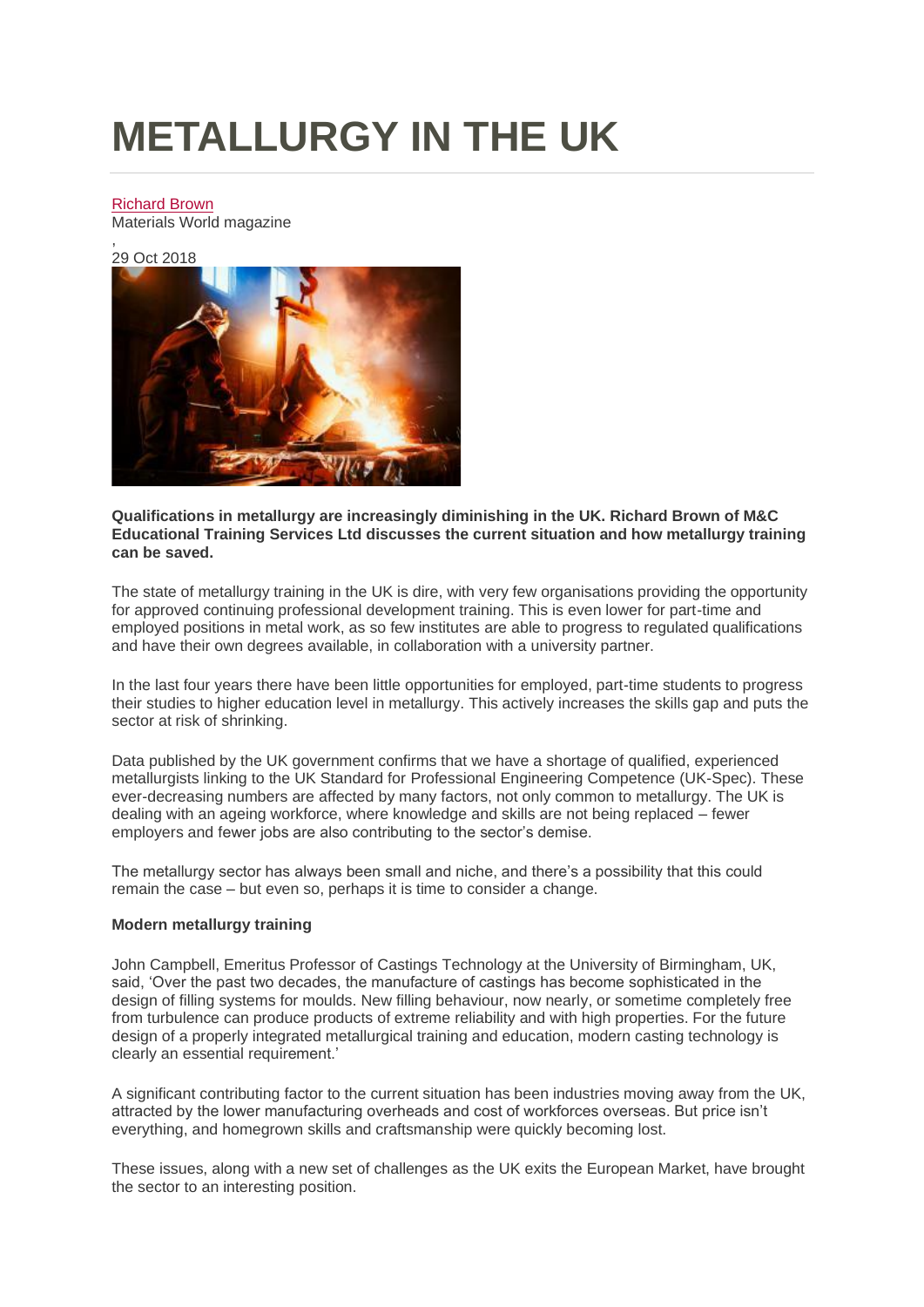The reduced number of employers, and therefore jobs, has a two-way relationship with training schemes – this lower demand will result in a decrease in the availability of further and higher education provision. Lower demand and falling group sizes mean training providers and courses have also reduced.

Full-time higher education (HE) prospectuses offers minimal degree courses in fields such as metallurgy, so part-time students find it hard to find an accredited provider, which is exacerbated by distance, availability and opportunities for study for a person who wants to start or progress in metallurgy when already working full-time.

In recent years, metallurgists have been recruited from overseas, but this has now decreased as even these pools of opportunity have dried up.

Consider the issue of part-time education providers offering HE or qualifications in HE in metallurgy. No programmes are offered except from one company – M&C Educational Training Services Ltd, a privately owned organisation with the ambition to become a private university. M&C was formed to support metallurgy for the manufacturing engineering sector.

#### **An education in metal work**

So what can the metallurgy sector do to grow a robust skills base and develop career path options?

The industry needs organisations built on academic and technical support teams with the capability to transfer knowledge and skills that contribute to fit-for-purpose qualifications.

The modern learning environment must adopt modern methods to teaching, learning and assessment (TLA), with innovative content and teaching styles – including virtual learning environments in studentcentred, interactive manner driven by the student.

For M&C Educational Training Services, past successes in providing qualifications have been built upon continuing academic rigour, meeting industrial sector criteria and looking for accreditation of regulated and validated qualifications to UK-Spec.

One of the group's metallurgy building blocks is creating courses designed to fit the needs of and also shape the future of the industry, based on experience.

Many employers consider investing in the career development of their homegrown workforce and training as part of the company's development plan. Over several years, engineering apprenticeships at Level 3 have been embedded in these development plans.

It is becoming difficult to find courses for part-time student metallurgists at regular establishments, so the alternative is to provide on-the-job training without a CPD award, or undertake a professional qualification.

Further education has normally been identified with work, study and day release, providing the opportunity for gaining experience on the job, linking skills to competence built up over a period of time and often linked to engineering technicians. However, our market intelligence suggests that regulated qualifications and validated degrees for metallurgy and casting are more important than CPD.

In continuing efforts to bridge the skills gap, M&C aims to further its distance and blended learning CPD courses, to convert these to regulated qualifications for employers and students who want accredited options.